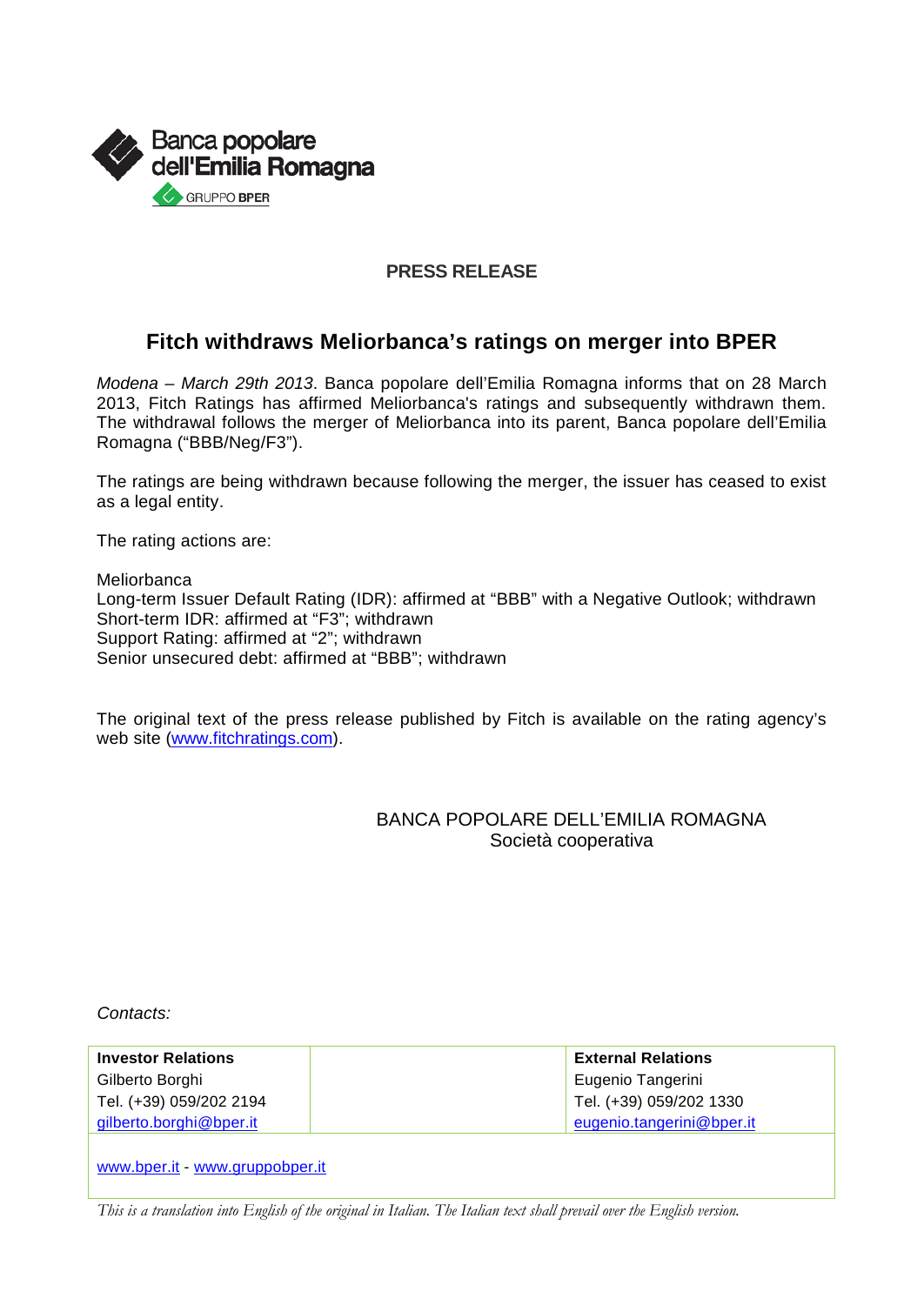# **FitchRatings**

## **FITCH WITHDRAWS MELIORBANCA'S RATINGS ON MERGER INTO BPER**

Fitch Ratings-London-28 March 2013: Fitch Ratings has affirmed Meliorbanca's ratings and subsequently withdrawn them. A full list of rating actions is below.

The withdrawal follows the merger of Meliorbanca into its parent, Banca Popolare dell'Emilia Romagna ('BBB'/Negative/'F3'). The ratings are being withdrawn because following the merger, the issuer has ceased to exist as a legal entity.

The rating actions are:

Meliorbanca Long-term Issuer Default Rating (IDR): affirmed at 'BBB' with a Negative Outlook; withdrawn Short-term IDR: affirmed at 'F3'; withdrawn Support Rating: affirmed at '2'; withdrawn Senior unsecured debt: affirmed at 'BBB'; withdrawn

Contact: Primary Analyst Fabio Ianno Associate Director +44 20 3530 1232 Fitch Ratings Limited 30 North Colonnade London E14 5GN

Secondary Analyst Christian Scarafia Senior Director +39 02 87 90 87 212

Committee Chairperson Janine Dow Senior Director +44 20 3530 1464

Media Relations: Hannah Huntly, London, Tel: +44 20 3530 1153, Email: hannah.huntly@fitchratings.com.

Additional information is available on www.fitchratings.com. The ratings above were solicited by, or on behalf of, the issuer, and therefore, Fitch has been compensated for the provision of the ratings.

Applicable criteria "Global Financial Institutions Rating Criteria" dated 15 August 2012, is available at www.fitchratings.com.

Applicable Criteria and Related Research Global Financial Institutions Rating Criteria http://www.fitchratings.com/creditdesk/reports/report\_frame.cfm?rpt\_id=686181

ALL FITCH CREDIT RATINGS ARE SUBJECT TO CERTAIN LIMITATIONS AND DISCLAIMERS. PLEASE READ THESE LIMITATIONS AND DISCLAIMERS BY FOLLOWING THIS THIS LINK: